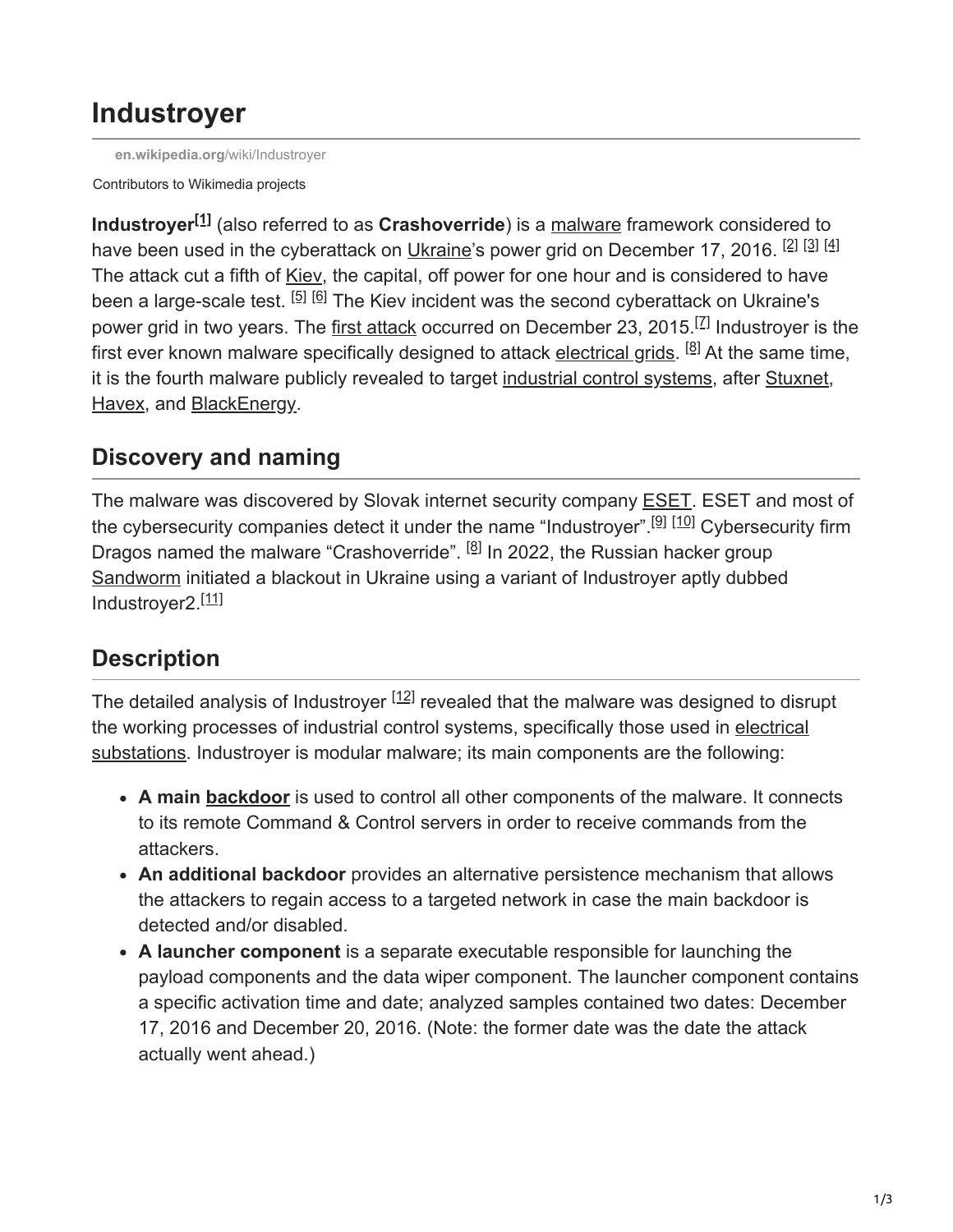- **Four [payload](https://en.wikipedia.org/wiki/Payload) components** target particular industrial [communication protocols](https://en.wikipedia.org/wiki/Communication_protocols) specified in the following standards: [IEC 60870-5-101,](https://en.wikipedia.org/wiki/IEC_60870-5-101) [IEC 60870-5-104](https://en.wikipedia.org/wiki/IEC_60870-5-104), [IEC 61850,](https://en.wikipedia.org/wiki/IEC_61850) and OLE for Process Control Data Access [\(OPC Data Access\)](https://en.wikipedia.org/w/index.php?title=(OPC_Data_Access)&action=edit&redlink=1). The functionalities of the payload components include mapping the network, and then issuing commands to the specific industrial control devices.
- **A data wiper component** is designed to erase system-crucial [Registry keys](https://en.wikipedia.org/wiki/Registry_keys) and overwrite files to make the system unbootable and recovery from the attack harder.

#### **See also**

### **References**

- 1. **^** *Spanish Video CCN-CERT STICS Conference 2017. ["Video-Youtube"](https://www.youtube.com/watch?v=BNKQTS94qUo).*
- 2. **^** *["NPC Ukrenergo official statement".](https://www.facebook.com/npcukrenergo/posts/1299616586765769:0) Facebook. 18 December 2016.*
- 3. **^** *[Pavel Polityuk, Oleg Vukmanovic and Stephen Jewkes \(18 January 2017\). "Ukraine's](https://www.reuters.com/article/us-ukraine-cyber-attack-energy-idUSKBN1521BA) power outage was a cyber attack: Ukrenergo". Reuters.*
- 4. **^** *[Cherepanov, Anton \(17 June 2017\). "Industroyer: Biggest threat to industrial control](https://www.welivesecurity.com/2017/06/12/industroyer-biggest-threat-industrial-control-systems-since-stuxnet/) systems since Stuxnet". www.welivesecurity.com. ESET.*
- 5. **^** *Zetter, Kim (17 January 2017). ["The Ukrainian Power Grid Was Hacked Again".](https://motherboard.vice.com/en_us/article/bmvkn4/ukrainian-power-station-hacking-december-2016-report) Motherboard.*
- 6. **^** *["'Crash Override': The Malware That Took Down a Power Grid".](https://www.wired.com/story/crash-override-malware/) WIRED. Retrieved 22 January 2018.*
- 7. **^** *["Ongoing Sophisticated Malware Campaign Compromising ICS \(Update E\) | ICS-](https://ics-cert.us-cert.gov/alerts/ICS-ALERT-14-281-01B)CERT". ics-cert.us-cert.gov. Retrieved 22 January 2018.*
- 8. ^ <sup>a b</sup> [Dragos Inc. \(12 June 2017\). "CRASHOVERRIDE Analysis of the Threat to Electric](https://dragos.com/blog/crashoverride/CrashOverride-01.pdf) *Grid Operations" (PDF). Dragos.*
- 9. **^** *["Industroyer main backdoor detections".](https://virustotal.com/en/file/37d54e3d5e8b838f366b9c202f75fa264611a12444e62ae759c31a0d041aa6e4/analysis/) Virustotal. 27 June 2017.*
- 10. **^** *["Industroyer data wiper component detections"](https://virustotal.com/en/file/ad23c7930dae02de1ea3c6836091b5fb3c62a89bf2bcfb83b4b39ede15904910/analysis/). Virustotal. 27 June 2017.*
- 11. **^** *[Greenberg, Andy. "Russia's Sandworm Hackers Attempted a Third Blackout in](https://www.wired.com/story/sandworm-russia-ukraine-blackout-gru/) Ukraine". Wired. [ISSN](https://en.wikipedia.org/wiki/ISSN_(identifier)) [1059-1028.](https://www.worldcat.org/issn/1059-1028) Retrieved 13 April 2022.*
- 12. **^** *[Cherepanov, Anton \(12 June 2017\). "WIN32/INDUSTROYER A new threat for](https://www.welivesecurity.com/wp-content/uploads/2017/06/Win32_Industroyer.pdf) industrial control systems" (PDF). www.welivesecurity.com. ESET.*

## **Further reading**

- ENISA *["Protecting Industrial Control Systems. Recommendations for Europe and](https://www.enisa.europa.eu/publications/protecting-industrial-control-systems.-recommendations-for-europe-and-member-states) Member States". 14 December 2011.*
- U.S. DEPARTMENT OF HOMELAND SECURITY *"Recommended Practice: [Developing an Industrial Control Systems, Cybersecurity Incident Response Capability"](https://ics-cert.us-cert.gov/sites/default/files/recommended_practices/final-RP_ics_cybersecurity_incident_response_100609.pdf) (PDF). 1 October 2009.*
- *[Andy Greenberg \(20 June 2017\). "How an Entire Nation Became Russia's Test Lab For](https://www.wired.com/story/russian-hackers-attack-ukraine/) Cyberwar". Wired.*